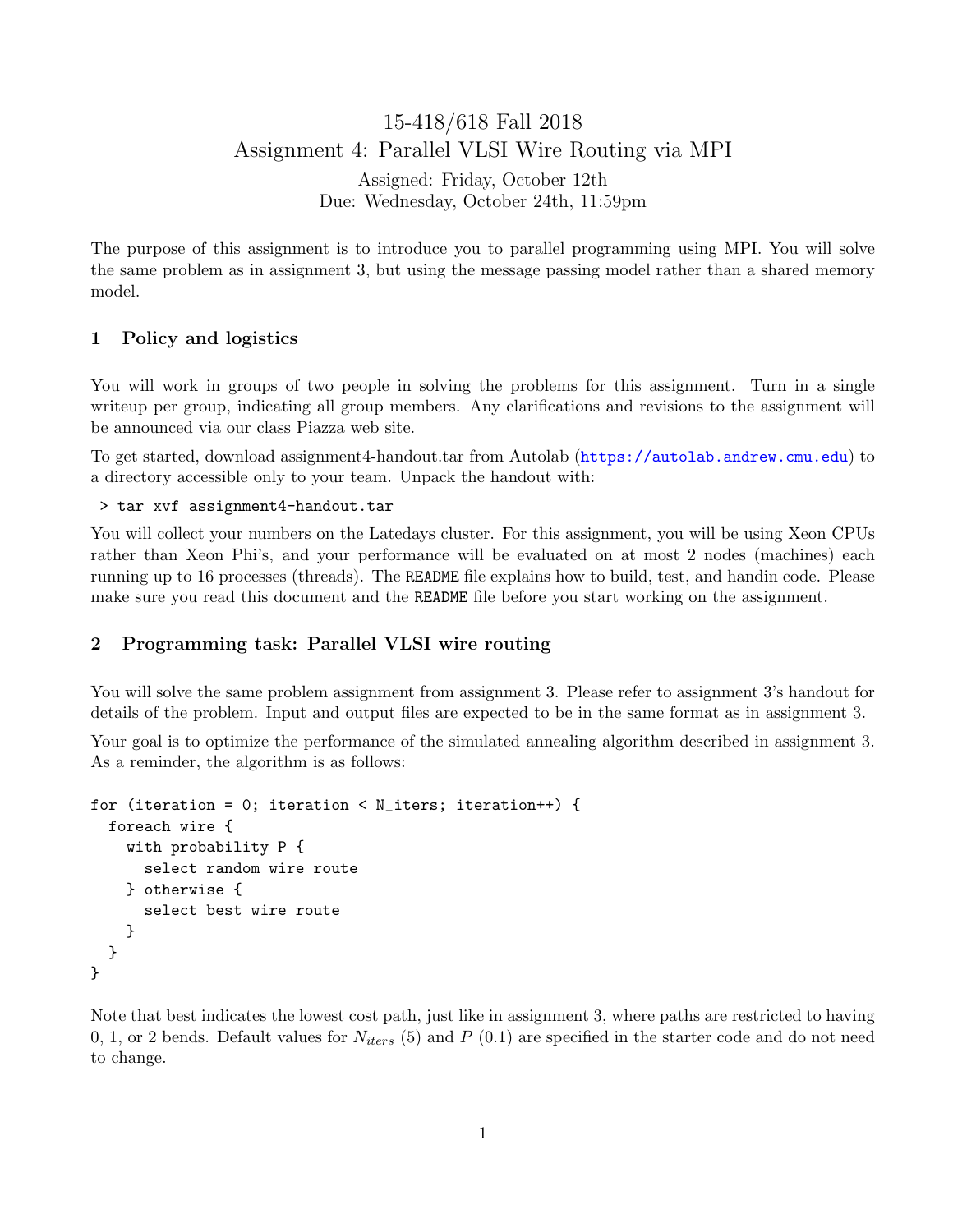# 3 MPI

We are using the OpenMPI implementation of the MPI programming model. To get started with MPI, here are some websites you may find useful:

- <http://mpitutorial.com/> contains a brief introduction to MPI.
- <https://www.open-mpi.org/doc/v1.6/> contains the documentation for the MPI API.
- <https://www.citutor.org/> contains online courses for MPI and various other topics. Specifically, the Introduction to MPI is relevant. Registration is free.

The handout also provides an example MPI program sqrt3 that approximates sqrt(3).

## 4 Performance metrics

#### Metric 1: Computation time

To measure the performance, the starter code measures and prints the total computation time for each MPI process. Each MPI process will print its computation time, and the program's running time is determined based on the maximum across each processes' computation time.

#### Metric 2: Max cost

We are also interested in the quality of the solution. The primary quality metric is the max cost in the cost array. In VLSI, this determines the number of layers needed to fabricate the chip, and has a large impact on cost.

#### Metric 3: Sum of squares cost metric

As a secondary quality metric, we are interested in the cost summed for each wire path. This is because the simulated annealing algorithm attempts to minimize this quantity. The metric is calculated as follows:

```
cost = 0foreach wire {
  cost += cost along wire route
}
```
Note that this is **not** the same as the secondary quality metric from assignment 3. Rather, this is equivalent to summing the square (i.e.,  $x * x$ ) of each element in the cost array, hence the name sum of squares cost metric.

## 5 Performance analysis

You will be required to also submit a writeup of your findings. As there are many real-world factors that affect the performance of your code, it is important to be able to explain how your code changes affect performance. For example, if a version of your program exhibits disappointing performance, we would like you to explain what is causing poor performance for that code. We would also like you to explain what you did to fix the problem and improve performance. We are especially interested in hearing about